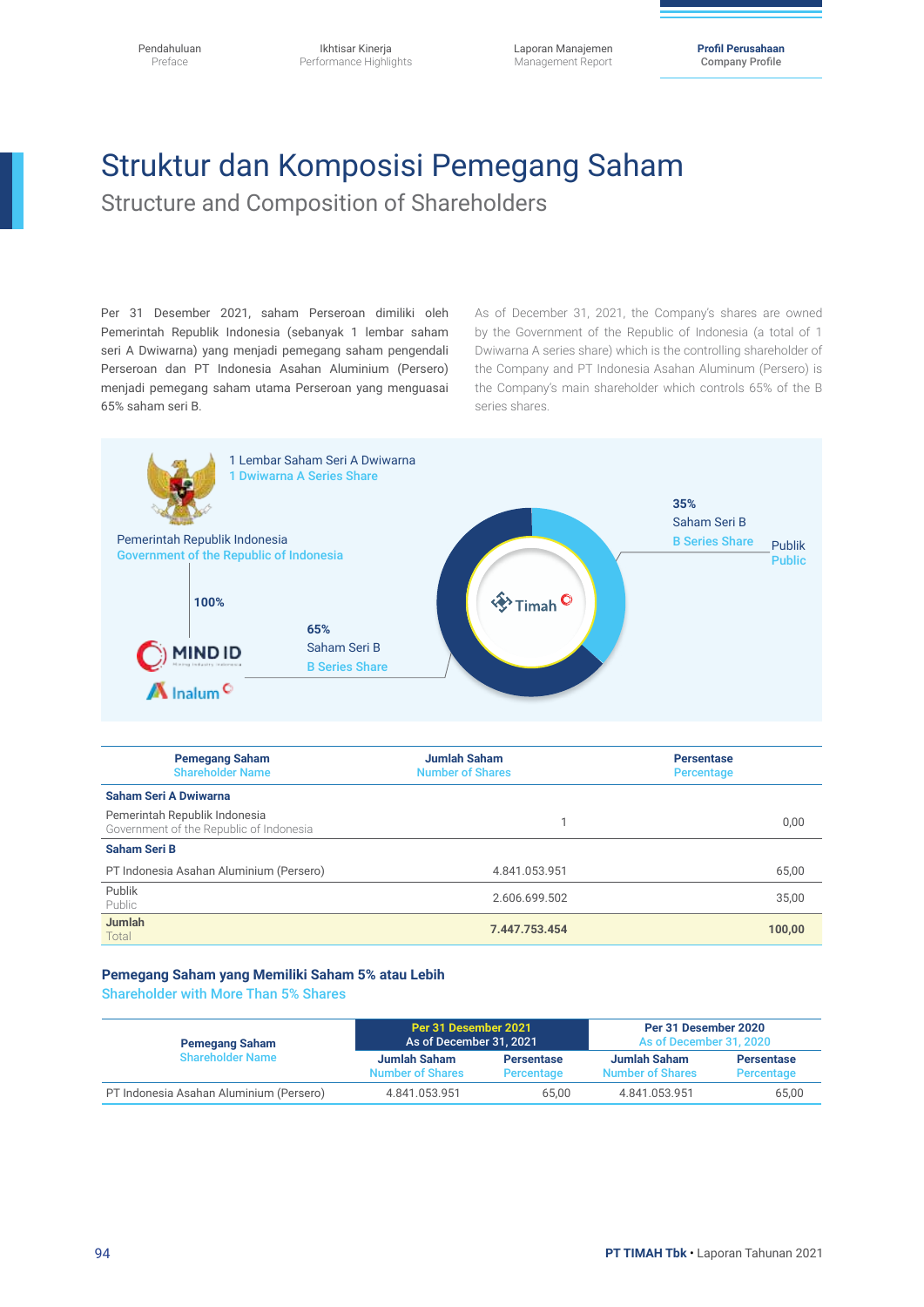Lampiran Appendix



#### **Pemegang Saham yang Masing-masing Memiliki Kurang dari 5%**  Shareholders with Less Than 5% Shares Each

|                                                                         | Per 31 Desember 2021<br>As of December 31, 2021                                      |                                                          |                                 | Per 31 Desember 2020<br>As of December 31, 2020                                      |                                                          |                                 |
|-------------------------------------------------------------------------|--------------------------------------------------------------------------------------|----------------------------------------------------------|---------------------------------|--------------------------------------------------------------------------------------|----------------------------------------------------------|---------------------------------|
| <b>Status Pemegang Saham</b><br><b>Shareholder Status</b>               | <b>Jumlah</b><br>Pemegang<br><b>Saham</b><br><b>Number of</b><br><b>Shareholders</b> | <b>Jumlah Saham</b><br><b>Number of</b><br><b>Shares</b> | <b>Persentase</b><br>Percentage | <b>Jumlah</b><br>Pemegang<br><b>Saham</b><br><b>Number of</b><br><b>Shareholders</b> | <b>Jumlah Saham</b><br><b>Number of</b><br><b>Shares</b> | <b>Persentase</b><br>Percentage |
| Individu Lokal<br>Local Individual                                      | 54.359                                                                               | 1.313.794.112                                            | 17,64                           | 29.996                                                                               | 932.657.667                                              | 12,52                           |
| Reksadana<br>Mutual Funds                                               | 140                                                                                  | 310.115.697                                              | 4.16                            | 78                                                                                   | 377.703.384                                              | 5,07                            |
| Asuransi<br>Insurance                                                   | 48                                                                                   | 140.577.414                                              | 1,89                            | 35                                                                                   | 156.210.480                                              | 2,10                            |
| Perseroan Terbatas<br>Limited Liability Company                         | 133                                                                                  | 76.272.062                                               | 1,02                            | 104                                                                                  | 30.585.743                                               | 0,41                            |
| Dana Pensiun<br><b>Retirement Funds</b>                                 | 51                                                                                   | 33.698.736                                               | 0,45                            | 60                                                                                   | 100.811.125                                              | 1,35                            |
| Yayasan<br>Foundation                                                   | 12                                                                                   | 4.576.144                                                | 0,06                            | 4                                                                                    | 356.844                                                  | 0,00                            |
| Koperasi<br>Cooperative                                                 | 9                                                                                    | 479.301                                                  | 0,01                            | 10                                                                                   | 1.836.001                                                | 0,02                            |
| Bank                                                                    | 1                                                                                    | 7.398                                                    | 0.00                            | $\mathbf{1}$                                                                         | 7.398                                                    | 0,00                            |
| Individu Asing<br>Foreign Individual                                    | 93                                                                                   | 5.955.655                                                | 0.08                            | 79                                                                                   | 5.422.808                                                | 0,07                            |
| Institusi Asing<br>Foreign Institutions                                 | 162                                                                                  | 521.860.284                                              | 7,01                            | 141                                                                                  | 696.488.253                                              | 9,35                            |
| Badan Usaha Tetap Khusus Non Tax<br>Non-Tax Permanent Business Entities | 2                                                                                    | 199.362.699                                              | 2,68                            | $\overline{2}$                                                                       | 304.619.799                                              | 4,09                            |
| Lain-lain<br>Others                                                     | 1                                                                                    | 1                                                        | 0.00                            | $\mathbf{1}$                                                                         | 1                                                        | 0,00                            |
| Jumlah<br>Total                                                         | 55.011                                                                               | 2.606.699.503                                            | 35,00                           | 30.511                                                                               | 2.606.699.503                                            | 35,00                           |